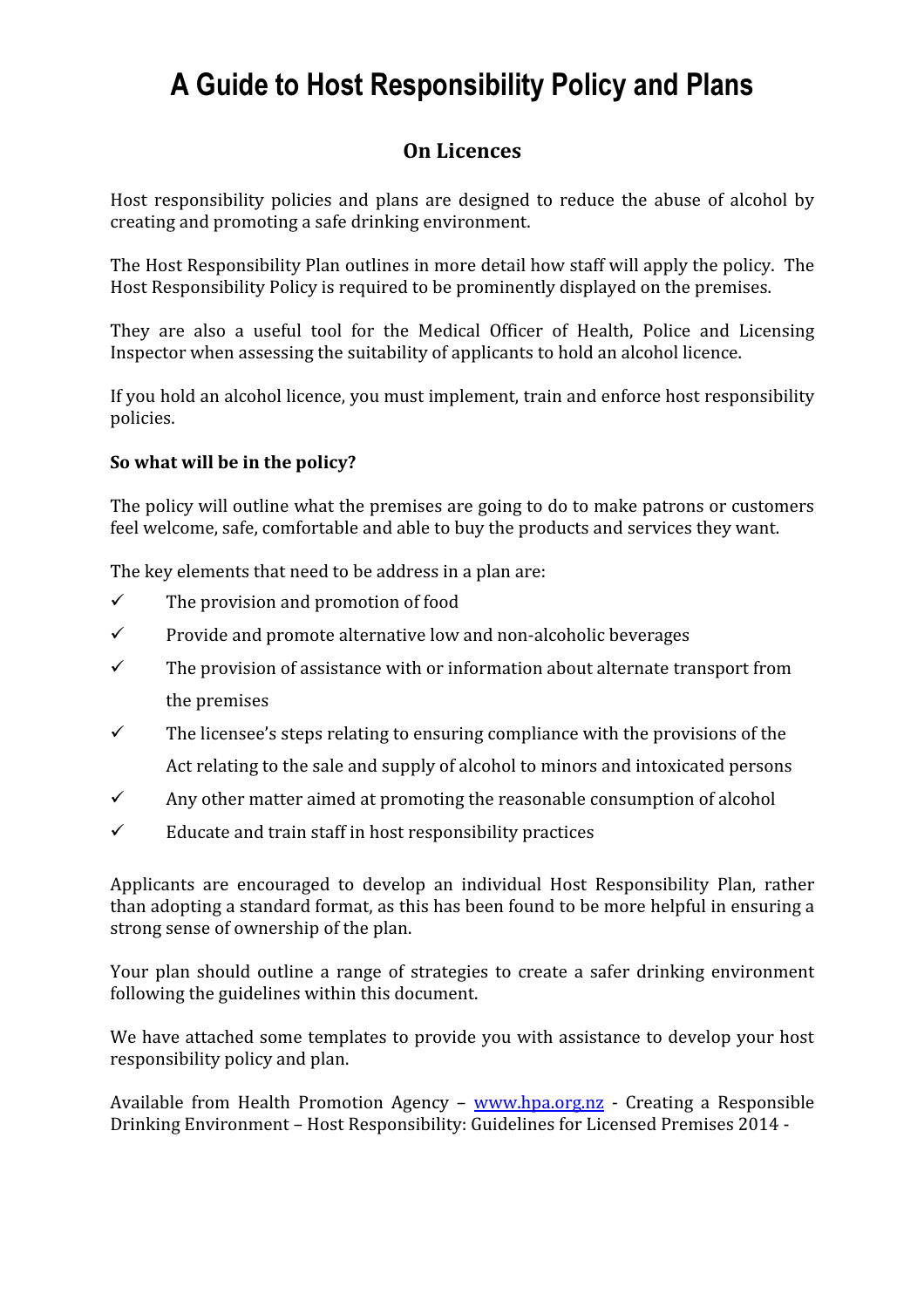#### Host Responsibility Plan Example

#### (Enter name of premises)

## Host Responsibility Implementation Plan

#### 1. Intoxication

A person should be considered to be intoxicated if at the time the person is **observably affected** by alcohol and or other drugs to a sufficient degree that Speech, Coordination, Appearance or Behaviour is clearly *impaired.* (Note: Speech and Coordination are the most "reliable" indicators. Appearance and Behaviour should "support" the assessment).

In this section, the plan should set procedures to:

- a) Ensure that the Duty Manager is able to pro-actively manage the patrons, especially during busy periods and is not diverted from this in order to serve behind the bar and carry out other administrative functions.
- b) Identify and refuse entry to intoxicated persons
- c) Identify potential problems amongst patrons
- d) Reduce the risk of patrons becoming intoxicated on the premises
- e) Appropriately and safely deal with patrons who require intervention
- f) Identify a "safe place" that can be used for the care and protection of an intoxicated patron until they can be safely removed from the premises.

#### 2. Minors

It is against the law to serve alcohol on licensed to anyone under 18 years of age unless you are their parent or legal guardian. Depending on your designation it may be illegal for minors to be on all or part of your premise.

In this section the plan should:

- a) Identify the designation of the premises or parts thereof
- b) Establish the forms of identification to be accepted for verification of age
- c) Set procedures to verify the age of any person appearing to be under 25 years of age
- d) Set procedures relating to the consumption of alcohol by a person under 18 years who is accompanied by their parent or lawful guardian.

#### 3. Signage

All licences require:

- a) Licence to be displayed at principal entrance
- b) Trading hours to be displayed
- c) Duty Manager's name to be prominently displayed
- d) "Prohibited person signage" to be displayed adjacent to points of sale
- e) Signage about alternative forms of transport
- f) Host Responsibility Policy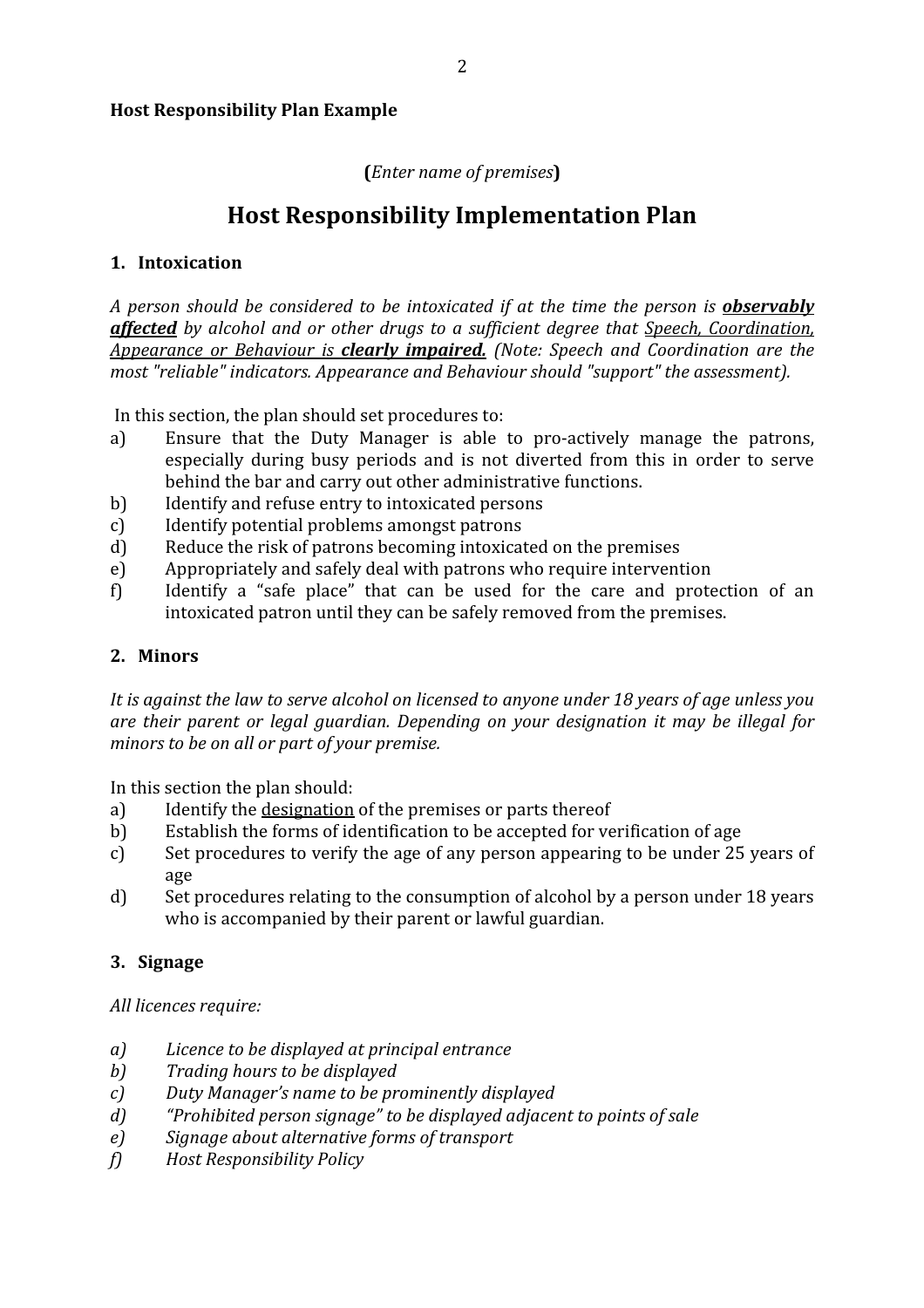In this section the manual should specify:

- a) Where signage will be displayed
- b) Who is responsible for ensuring that signage is maintained

#### 4. Food

It is a standard requirement of all On licences that food must be available for consumption on the premise at all times when the premises are open for the sale of alcohol in accordance with the menu submitted with the application for licence or variations of that menu of a similar range and standard.

It is not acceptable to claim that items have "run out" unless they have been replaced by a similar item.

Failure to make or have food available renders any sale of alcohol "unauthorised" (S.247 - \$20,000 or suspension of licence for up to 7 days)

In this section you should set out:

- a) Who is responsible to ensure availability of food
- b) Procedures to be followed to ensure appropriate menu items remain available

#### 5. Low and Non-Alcohol Beverages

It is a condition of all on licences that a reasonable range of non-alcohol and low alcohol beverages be available at all times when the premise is open for the sale of alcohol.

Failure to do so renders any sale of alcohol "unauthorised" (S.247 - \$20,000 or suspension of licence for up to 7 days)

Water must be freely available to customers in clean drinking vessels on request or available free in larger containers from which it may be poured by customers together with clean drinking vessels or available free from a tap to which customers have easy access, together with clean drinking vessels.

In this section you should set out:

- a) Who is responsible to ensure availability of low alcohol and non-alcohol beverages
- b) Procedures to be followed to ensure low alcohol and non-alcohol beverages remain available
- c) How do you proposed to provide free drinking water

#### 6. Safe Transport

It is a requirement of all on licences that signs are prominently displayed detailing information regarding alternate forms of transport from the premise.

In this section, you should:

- a) List the safe transport options available from your premise
- b) Describe how safe transport options will be promoted to patrons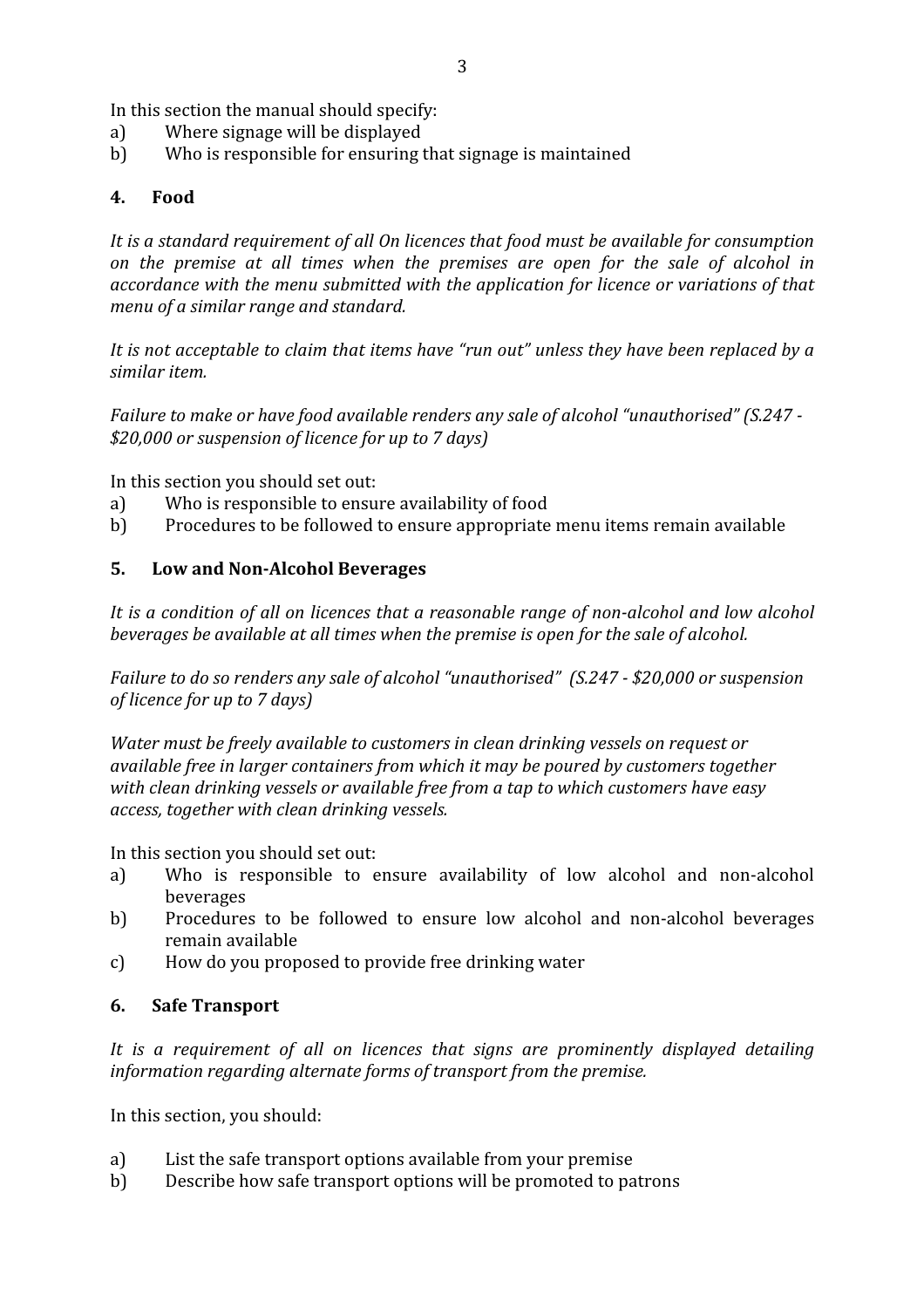- c) Detail the approach to be taken when staff become aware of situations when patrons who have been drinking and intend to drive.
- d) Detail any incentives or promotions for designated drivers i.e. free non-alcoholic drinks

#### 7. Alcohol Promotions

It is an offence for a licensee or manager to do anything that is intended or likely to encourage people to consume alcohol to an excessive intent. The maximum penalty for any breach is \$10,000 plus the possibility of licence variation, suspension or cancellation – ref S237.

In this section:

- a) Give recognition to and acceptance of the "National Guidance on Alcohol Promotions for On Licences"(available from HPA)
- b) List the type of promotion your premise run or intend to run and include the reasons for each promotion
- c) Detail the management systems for promotions that will ensure that they do not lead to excessive consumption.

#### 8. Security

Security staff have particular responsibilities and if they lapse in those they can let down the rest of the team. Apart from the steps outlined under the sections 'intoxication' and 'minors', you will need to address the following areas as they are appropriate to the size or type of premises.

In this section detail who (i.e., the licensee/manager/security) is responsible and the steps taken to prevent or react to the following:

- a) Patrons leaving the premises with alcohol in breach of the alcohol ban and the on-licence.
- b) The presentation of fraudulent identification.
- c) Spiking of drinks, using or dealing of illegal drugs.
- d) The control of patrons behaviour around the outside of the premises, particularly at closing time
- e) The environment around the premises contains empty bottles (can be used as weapons), vomit, urine etc.
- f) Patrons drinking outside the barriered smoking section.
- g) The regular monitoring of security cameras for incidents and action.
- h) An injured/unwell patron requiring first aid or emergency services.
- i) Excessive noise.
- j) Overcrowding of the premises beyond fire limit numbers.
- k) Fire safety regulations, fire warden duties, and evacuation procedure.

#### 9. Safety of Patrons/OSH Requirements

Some activities on licensed premises - particularly when alcohol is a factor - have the potential for injury to patrons.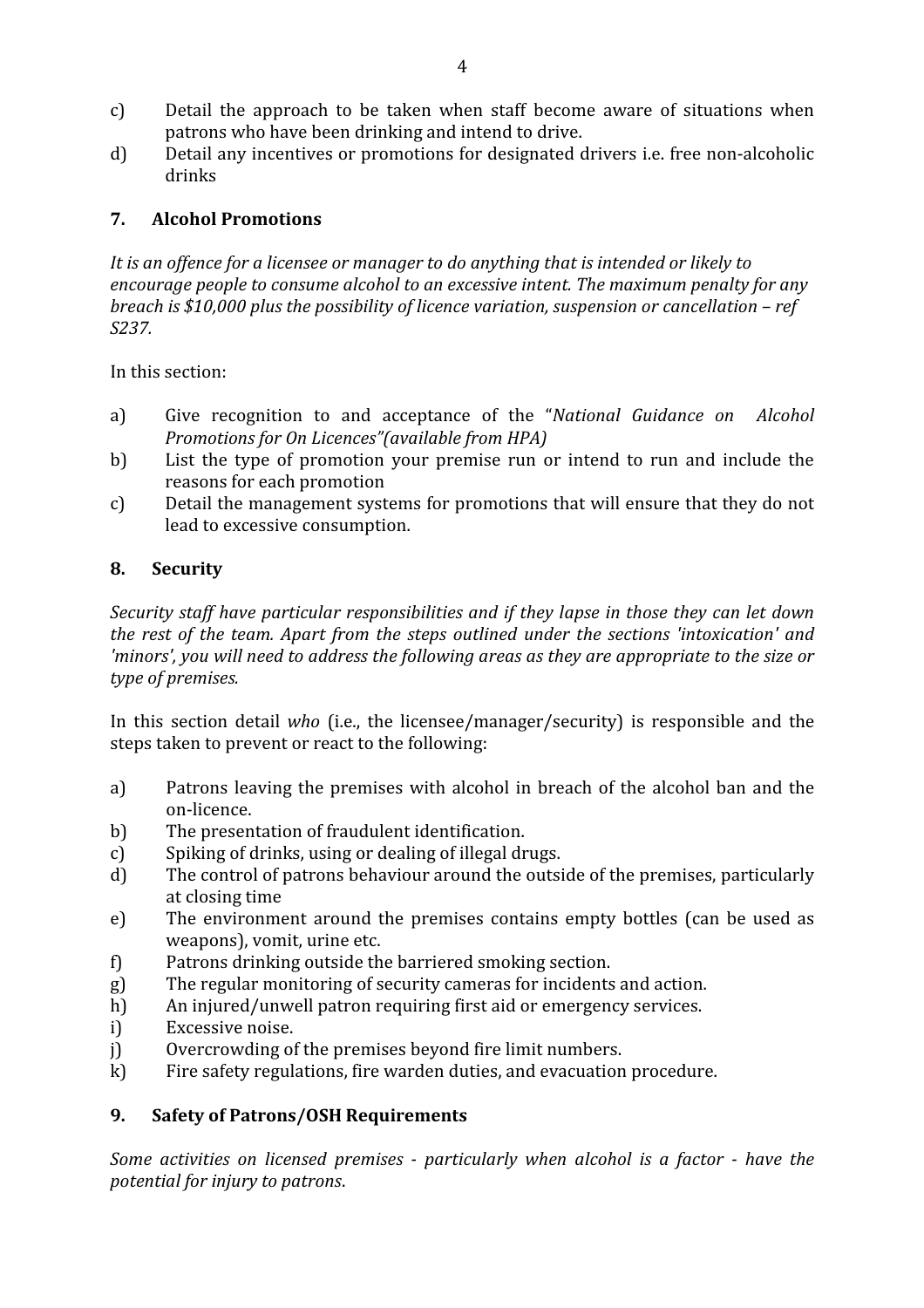You will need to address the following areas if they are appropriate to the size or type of your premises or activities that are likely to occur.

- a) Detail the steps to be taken to limit risk of injury to patrons or staff during activities, promotions, or events. Relate this to the types of activities that might occur in your premises, e.g., foam parties, slippery dance floor, fall from elevated flooring, patron-initiated spontaneous activities etc.
- b) Detail the steps to be taken in the event of harm to a patron from an activity or another patron.

#### 10. Staff Training

All staff should receive regular training on your policies, procedures and host responsibility. Management should ensure that any new employees or contractors, regardless of their previous experience should receive training, especially covering the conditions of the licence and the contents of the procedure manual before commencing their first shift.

This section should include:

- a) A statement of intent regarding staff training
- b) Content of initial and on-going training
- c) Frequency and duration of training
- d) Responsibility for organising and conducting training
- e) Methods to ensure attendance
- f) Reference to location and updating of the staff training manual

#### 11. Incident and Noting Book

It is recognised good practice to operate an incident and noting book. While often these books are used to record matter relating to patron behaviour, they may also be used to record monitoring visits from regulatory agencies. These records can be helpful in identifying matters and trends that require further action such as staff training. Duty Manager's prior to commencing their shift should review all entries since their last shift.

In this section:

- a) List the types of incidents and notings to be recorded
- b) Define who is responsible for recording entries
- c) Define who is responsible for acting upon information recorded

#### 12. Fire loading and Fire Safety

In this section you should:

- a) Define who is responsible for ensuring the evacuation scheme is current and operable.
- b) Describe the process and whose responsibility it is for ensuring fire exits remain clear and operable at all times.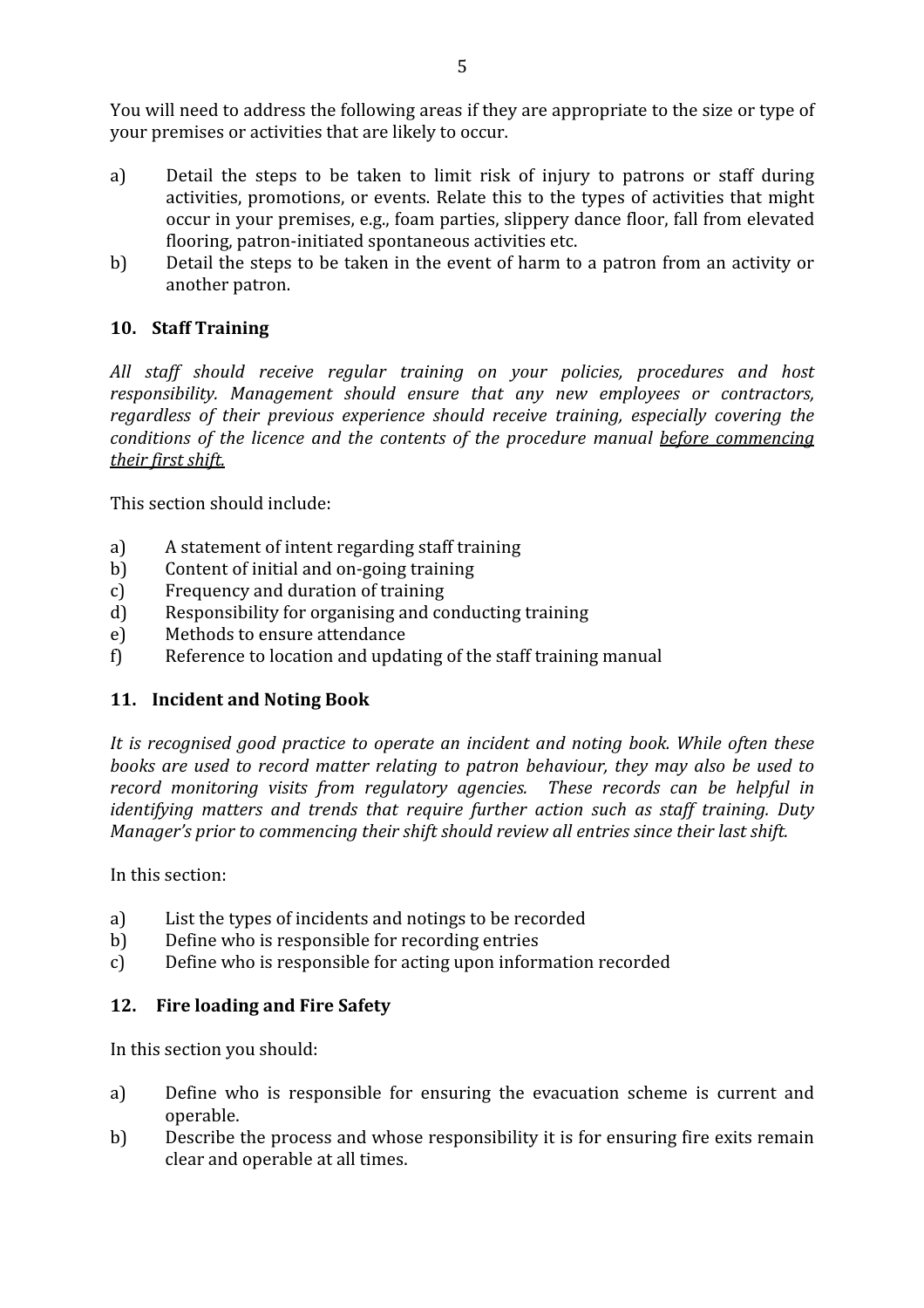In this section you must:

- a) State what the fire loading is for the premises (contact Fire Service to arrange a calculation based on the premises)
- 
- b) Describe how the fire loading number will be displayed in the premises.<br>c) The methods that staff will use to control the numbers of patrons exce c) The methods that staff will use to control the numbers of patrons exceeding the fire limit.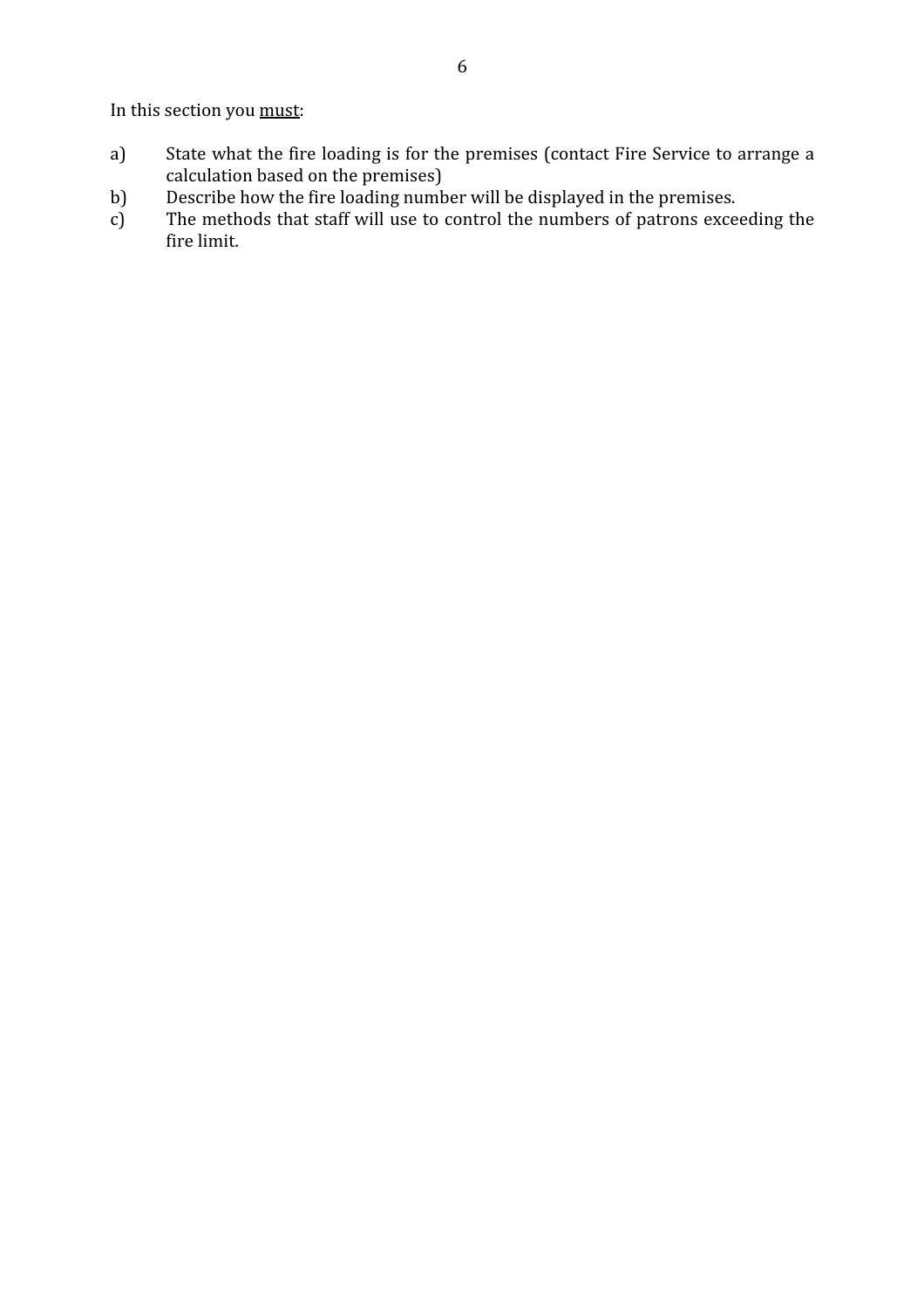Policy Sample



# "Host Responsibility Policy"

• WE WILL SERVE ALCOHOL RESPONSIBLY OR NOT AT ALL

• WE WILL NOT SERVE INTOXICATED PERSONS • WE WILL NOT SERVE MINORS

- NO ID NO SERVICE NO EXCEPTIONS
- WE WILL NOT ALLOW INTOXICATED PERSONS TO ENTER OR REMAIN ON THE PREMISES

• WE PROVIDE AND PROMOTE A WIDE RANGE OF NON-ALCOHOLIC BEVERAGES

• WE PROVIDE AND PROMOTE OUR FOOD

• WE PROVIDE A TELEPHONE AND ENSURE ALL REASONABLE STEPS ARE TAKEN TO ENSURE SAFE TRANSPORT OPTIONS

• WE WILL OPERATE WITHIN THE REQUIREMENTS OF THE SALE & SUPPLY OF ALCOHOL ACT 2012

STAFF AT THE " Pacific Café & Bar " HOPE YOU ENJOY YOUR VISIT

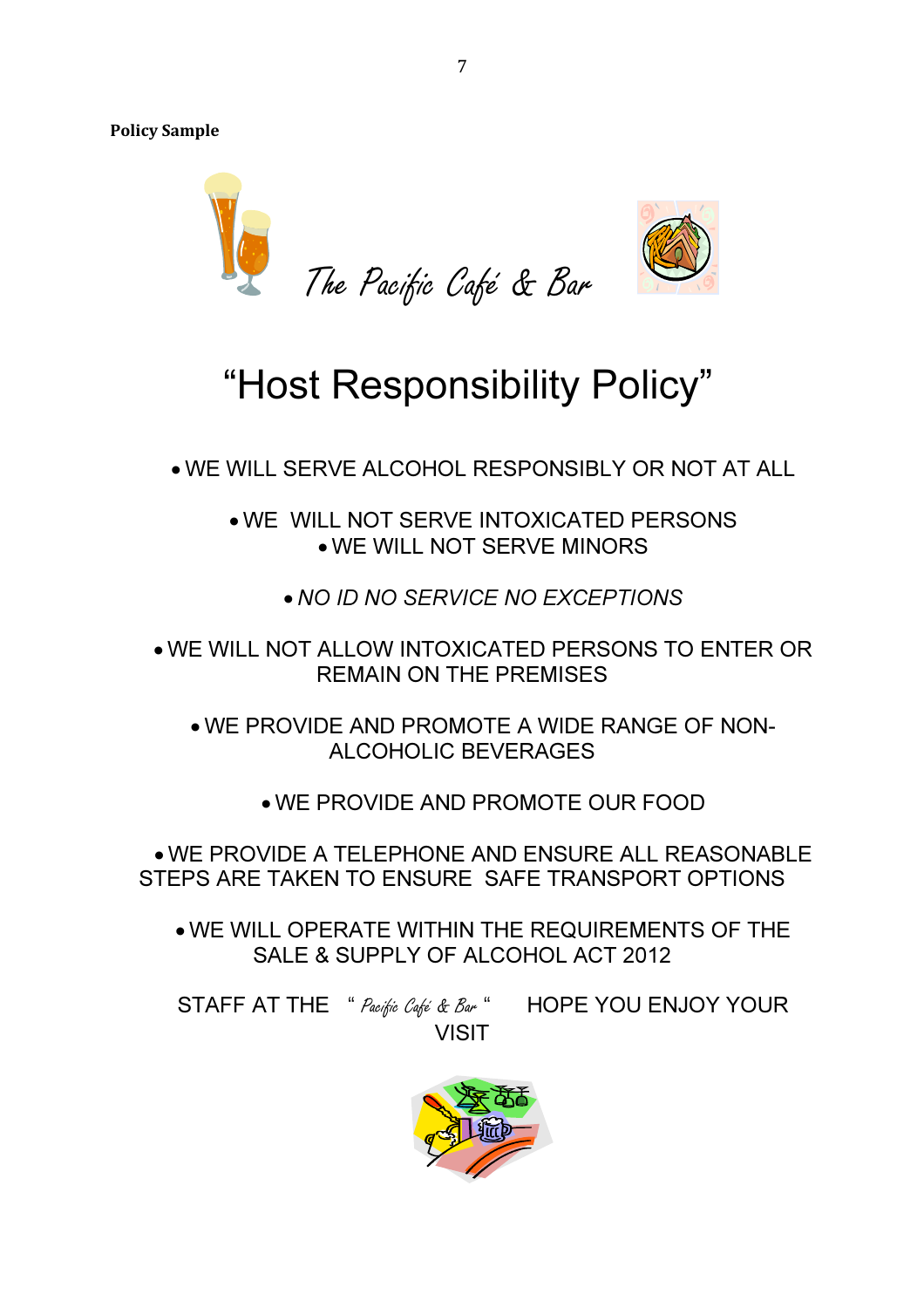# HOST RESPONSIBILTY POLICY

The Management of "ABC HOTEL" believe that we have the responsibility to provide an environment that is not only comfortable and welcoming but also where alcohol is served responsibly or not at all.

We provide and actively promote a range of non-alcoholic drinks, tea, coffee and free water at all times.

A good range of food is always available as well. Menus are visible at all times.

It is against the law to serve minors. If we are doubt as to your age, we will ask for ID. Acceptable forms of proof of age are a current NZ driver's licence, HANZ 18+ card or a current Passport.

Patrons who are visibly intoxicated will not be served alcohol, will be asked to leave the premises and encouraged to take advantage of the safe transport options.

We will encourage people to have a designated driver. We will provide an interesting range of Non-alcoholic free drinks.

We will make sure all these services are well promoted and will display the necessary signage required under The Sale & Supply of Alcohol Act 2012.

We will maintain a training and management policy to give our staff the skills and support required to do their job responsibly.

Please be our guest and take advantage of the services we offer.

"Host Responsibility" makes sure everyone has a good time and leaves in safe shape for the road home. It could save our licence and it could save your life.

We're responsible hosts.

"ABC Hotel